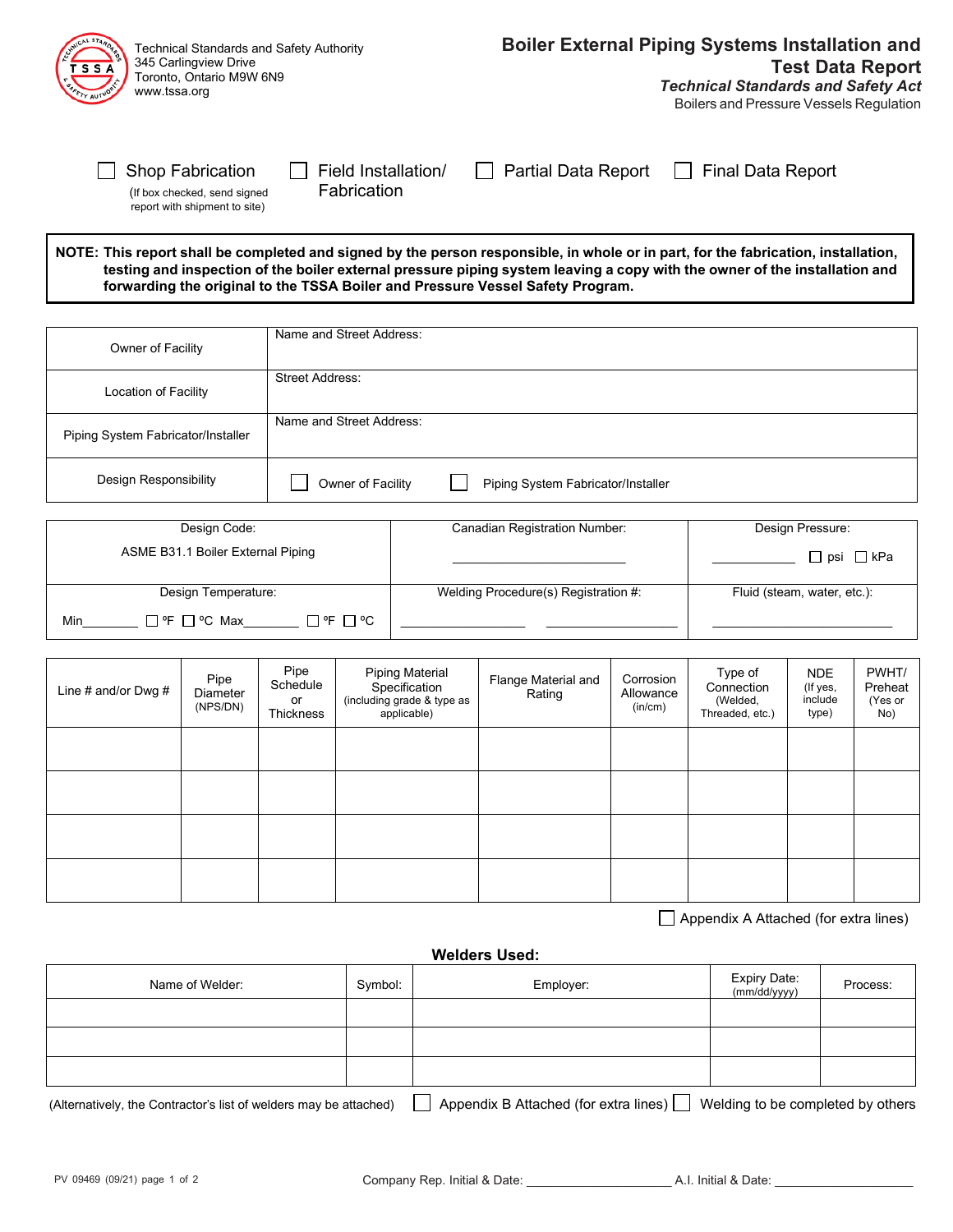#### **Partial Data Reports Attached:**

| No. | Line # and/or<br>Drawing # | Spool # | <b>Subcontractor Name</b> | Quality Program # | <b>Expiration Date</b><br>(mm/dd/yyyy) |
|-----|----------------------------|---------|---------------------------|-------------------|----------------------------------------|
|     |                            |         |                           |                   |                                        |
|     |                            |         |                           |                   |                                        |
|     |                            |         |                           |                   |                                        |

Appendix C Attached (for extra lines)

### **Pressure Test(s):**

| Line # or Description: | Medium & Temperature (°F/°C) | Final Test Pressure (psi/kPa) | Duration | Remarks |
|------------------------|------------------------------|-------------------------------|----------|---------|
|                        |                              |                               |          |         |
|                        |                              |                               |          |         |
|                        |                              |                               |          |         |
|                        |                              |                               |          |         |
|                        |                              |                               |          |         |
|                        |                              |                               |          |         |

 $\Box$  Pressure test(s) by others

REMARKS: \_\_\_\_\_\_\_\_\_\_\_\_\_\_\_\_\_\_\_\_\_\_\_\_\_\_\_\_\_\_\_\_\_\_\_\_\_\_\_\_\_\_\_\_\_\_\_\_\_\_\_\_\_\_\_\_\_\_\_\_\_\_\_\_\_\_\_\_\_\_\_\_\_\_\_\_\_\_\_\_\_\_\_\_\_\_\_\_\_\_\_\_\_\_\_\_\_\_ \_\_\_\_\_\_\_\_\_\_\_\_\_\_\_\_\_\_\_\_\_\_\_\_\_\_\_\_\_\_\_\_\_\_\_\_\_\_\_\_\_\_\_\_\_\_\_\_\_\_\_\_\_\_\_\_\_\_\_\_\_\_\_\_\_\_\_\_\_\_\_\_\_\_\_\_\_\_\_\_\_\_\_\_\_\_\_\_\_\_\_\_\_\_\_\_\_\_\_\_\_\_\_\_\_\_\_\_

#### **Note: This Certificate is not valid unless it forms part of a Final Data Report signed by the Primary Contractor.**

### **CERTIFICATE OF COMPLIANCE**

We certify that the statements in this Data Report are correct, and that materials, construction, and workmanship of the piping fabrication conform to the registered quality system and the ASME B31.1 piping code.

**Certificate of Authorization # \_\_\_\_\_\_\_\_\_\_\_\_\_\_\_\_\_\_\_\_\_\_ Expiry Date: \_\_\_\_\_\_\_\_\_\_\_\_\_\_\_\_\_\_\_**

| Print Name: | Signature: |
|-------------|------------|
|             |            |
|             |            |
| Title:      | Date:      |
|             |            |
|             |            |

## **CERTIFICATE OF INSPECTION**

| I, the undersigned, employed by                             | ΩŤ | have verified that all required examination and                                                                                               |
|-------------------------------------------------------------|----|-----------------------------------------------------------------------------------------------------------------------------------------------|
|                                                             |    | testing has been completed, and inspected the piping described in this Data Report to the extent necessary to be satisfied that it conforms   |
|                                                             |    | to all applicable examination requirements of the Code and of the engineering design, and state that, to the best of my knowledge and belief, |
|                                                             |    | the contractor has constructed this piping in accordance with the Provincial Act and Regulations. By signing this certificate, neither the    |
|                                                             |    | inspector nor his or her employer makes any warranty, expressed or implied, concerning the piping described in this Data Report.              |
|                                                             |    | Furthermore, neither the inspector nor his or her employer shall be liable in any manner for any personal injury or property damage or a loss |
| of any kind arising from or connected with this inspection. |    |                                                                                                                                               |
|                                                             |    |                                                                                                                                               |

| Date (mm/dd/yyyy): | Inspector Name (Print): | ∵Signature:<br>Inspector | Number: |
|--------------------|-------------------------|--------------------------|---------|
|                    |                         |                          |         |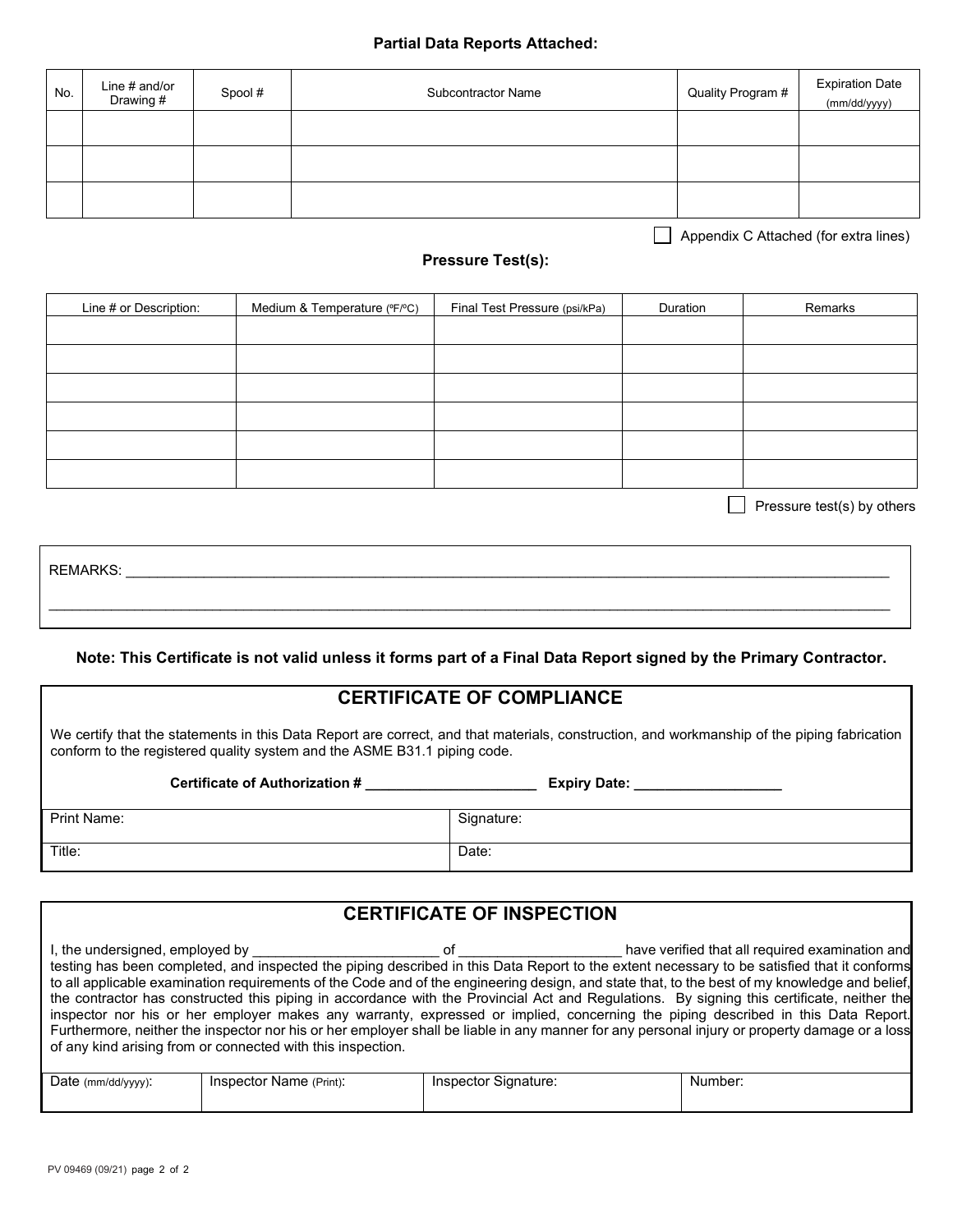

# **Boiler External Piping Systems Installation and Test Data Report**

*Appendix A – Additional Line Information Technical Standards and Safety Act*

Boilers and Pressure Vessels Regulation

| Owner of Facility                  | Name and Street Address: |                           |
|------------------------------------|--------------------------|---------------------------|
| Location of Facility               | <b>Street Address:</b>   |                           |
| Piping System Fabricator/Installer | Name and Street Address: |                           |
| Canadian Registration Number:      |                          | Fluid (air, steam, etc.): |

| Line # and/or Dwg # | Pipe<br>Diameter<br>(NPS/DN) | Pipe<br>Schedule<br>or<br>Thickness | Piping Material<br>Specification<br>(including grade & type<br>as applicable) | Flange Material and<br>Rating | Corrosion<br>Allowance<br>(in/cm) | Type of<br>Connection<br>(Welded,<br>Threaded, etc.) | <b>NDE</b><br>(If yes,<br>include<br>type) | PWHT/<br>Preheat<br>$(Yes or\nNo)$ |
|---------------------|------------------------------|-------------------------------------|-------------------------------------------------------------------------------|-------------------------------|-----------------------------------|------------------------------------------------------|--------------------------------------------|------------------------------------|
|                     |                              |                                     |                                                                               |                               |                                   |                                                      |                                            |                                    |
|                     |                              |                                     |                                                                               |                               |                                   |                                                      |                                            |                                    |
|                     |                              |                                     |                                                                               |                               |                                   |                                                      |                                            |                                    |
|                     |                              |                                     |                                                                               |                               |                                   |                                                      |                                            |                                    |
|                     |                              |                                     |                                                                               |                               |                                   |                                                      |                                            |                                    |
|                     |                              |                                     |                                                                               |                               |                                   |                                                      |                                            |                                    |
|                     |                              |                                     |                                                                               |                               |                                   |                                                      |                                            |                                    |
|                     |                              |                                     |                                                                               |                               |                                   |                                                      |                                            |                                    |
|                     |                              |                                     |                                                                               |                               |                                   |                                                      |                                            |                                    |
|                     |                              |                                     |                                                                               |                               |                                   |                                                      |                                            |                                    |
|                     |                              |                                     |                                                                               |                               |                                   |                                                      |                                            |                                    |
|                     |                              |                                     |                                                                               |                               |                                   |                                                      |                                            |                                    |
|                     |                              |                                     |                                                                               |                               |                                   |                                                      |                                            |                                    |
|                     |                              |                                     |                                                                               |                               |                                   |                                                      |                                            |                                    |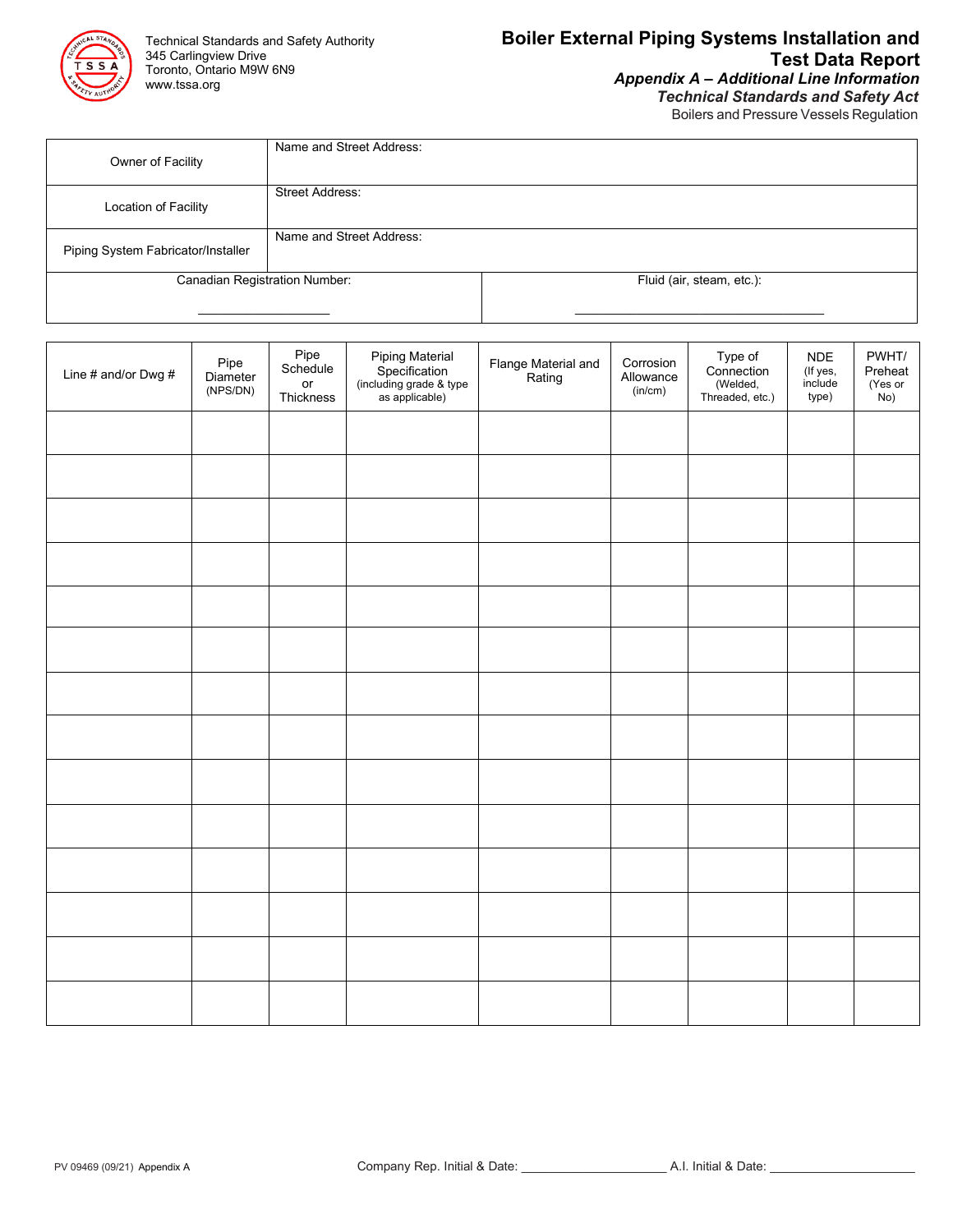

*Technical Standards and Safety Act* Boilers and Pressure Vessels Regulation

| Owner of Facility                  | Name and Street Address: |                           |
|------------------------------------|--------------------------|---------------------------|
| Location of Facility               | <b>Street Address:</b>   |                           |
| Piping System Fabricator/Installer | Name and Street Address: |                           |
| Canadian Registration Number:      |                          | Fluid (air, steam, etc.): |
|                                    |                          |                           |

| Name of Welder: | Symbol: | Employer: | Expiry Date:<br>(mm/dd/yyyy) | Process: |
|-----------------|---------|-----------|------------------------------|----------|
|                 |         |           |                              |          |
|                 |         |           |                              |          |
|                 |         |           |                              |          |
|                 |         |           |                              |          |
|                 |         |           |                              |          |
|                 |         |           |                              |          |
|                 |         |           |                              |          |
|                 |         |           |                              |          |
|                 |         |           |                              |          |
|                 |         |           |                              |          |
|                 |         |           |                              |          |
|                 |         |           |                              |          |
|                 |         |           |                              |          |
|                 |         |           |                              |          |
|                 |         |           |                              |          |
|                 |         |           |                              |          |
|                 |         |           |                              |          |
|                 |         |           |                              |          |
|                 |         |           |                              |          |
|                 |         |           |                              |          |
|                 |         |           |                              |          |
|                 |         |           |                              |          |
|                 |         |           |                              |          |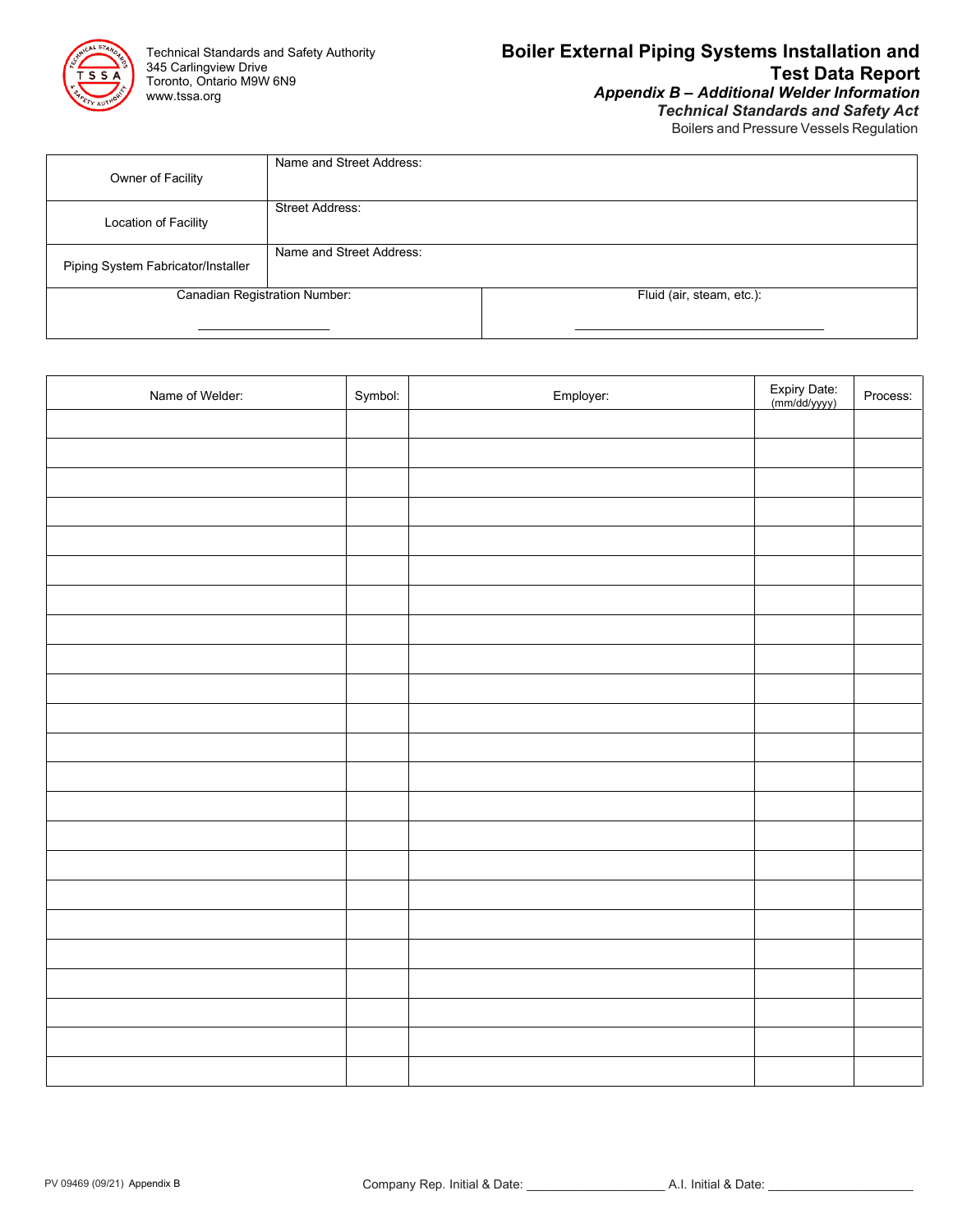

### **Boiler External Piping Systems Installation and Test Data Report***Appendix C – Additional Partial Data Report Information*

*Technical Standards and Safety Act*

Boilers and Pressure Vessels Regulation

| Owner of Facility                  | Name and Street Address: |                           |
|------------------------------------|--------------------------|---------------------------|
| Location of Facility               | <b>Street Address:</b>   |                           |
| Piping System Fabricator/Installer | Name and Street Address: |                           |
| Canadian Registration Number:      |                          | Fluid (air, steam, etc.): |
|                                    |                          |                           |

| No. | Line # and/or<br>Drawing # | Spool # | Subcontractor Name | Quality Program # | <b>Expiration Date</b><br>(mm/dd/yyyy) |
|-----|----------------------------|---------|--------------------|-------------------|----------------------------------------|
|     |                            |         |                    |                   |                                        |
|     |                            |         |                    |                   |                                        |
|     |                            |         |                    |                   |                                        |
|     |                            |         |                    |                   |                                        |
|     |                            |         |                    |                   |                                        |
|     |                            |         |                    |                   |                                        |
|     |                            |         |                    |                   |                                        |
|     |                            |         |                    |                   |                                        |
|     |                            |         |                    |                   |                                        |
|     |                            |         |                    |                   |                                        |
|     |                            |         |                    |                   |                                        |
|     |                            |         |                    |                   |                                        |
|     |                            |         |                    |                   |                                        |
|     |                            |         |                    |                   |                                        |
|     |                            |         |                    |                   |                                        |
|     |                            |         |                    |                   |                                        |
|     |                            |         |                    |                   |                                        |
|     |                            |         |                    |                   |                                        |
|     |                            |         |                    |                   |                                        |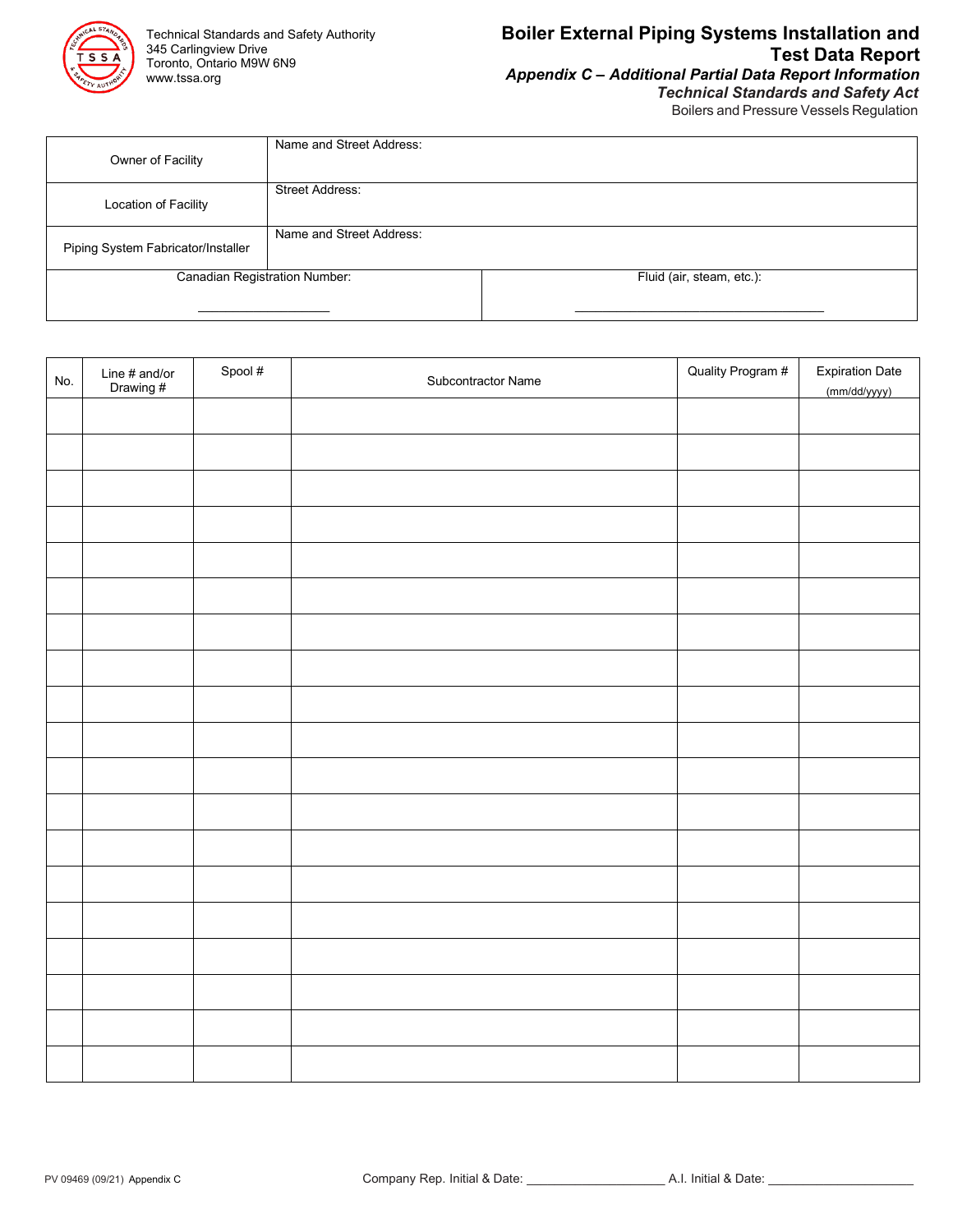| STANDAND<br>CHAICA   |
|----------------------|
| s<br>ς<br>Δ          |
| o,<br><b>FAUTHOR</b> |

Technical Standards and Safety Authority 345 Carlingview Drive Toronto, Ontario M9W 6N9 www.tssa.org

### **Boiler External Piping Systems Installation and Test Data Report** *Guideline Technical Standards and Safety Act*

Boilers and Pressure Vessels Regulation

| <b>TSSA</b><br>www.tssa.org<br>Owner of Facility<br>Location of Facility<br>Piping System Fabricator/Installer<br>Design Responsibility | Technical Standards and Safety Authority<br>345 Carlingview Drive<br>Toronto, Ontario M9VV 6N9<br>Shop Fabrication<br>(If box checked, send signed<br>report with shipment to site) | 1a<br>$\overline{2}$<br>Straet Address:<br>3)<br>4 | Field Installation/<br>Fabrication<br>Name and Street Address:<br>Name and Street Address:<br>Owner of Facility | Boiler External Piping Systems Installation and<br>Partial Data Report Final Data Report<br>NOTE: This report shall be completed and signed by the person responsible, in whole or in part, for the fabrication, installation,<br>testing and inspection of the boiler external pressure piping system leaving a copy with the owner of the installation and<br>forwarding the original to the TSSA Boiler and Pressure Vessel Safety Program.<br>Piping System Fabricator/Installer | 1 <sub>b</sub>       | <b>Technical Standards and Safety Act</b><br>Boilers and Pressure Vessels Regulation<br>5 |                             | <b>Test Data Report</b>   |        |                                                       |                                |                                                                          |                                                                                                                                                                                                                                                                                                                                                                                                                                                                                                                                                                                                                                                                                                                                                                                                             |      |                                                        |                                        |
|-----------------------------------------------------------------------------------------------------------------------------------------|-------------------------------------------------------------------------------------------------------------------------------------------------------------------------------------|----------------------------------------------------|-----------------------------------------------------------------------------------------------------------------|--------------------------------------------------------------------------------------------------------------------------------------------------------------------------------------------------------------------------------------------------------------------------------------------------------------------------------------------------------------------------------------------------------------------------------------------------------------------------------------|----------------------|-------------------------------------------------------------------------------------------|-----------------------------|---------------------------|--------|-------------------------------------------------------|--------------------------------|--------------------------------------------------------------------------|-------------------------------------------------------------------------------------------------------------------------------------------------------------------------------------------------------------------------------------------------------------------------------------------------------------------------------------------------------------------------------------------------------------------------------------------------------------------------------------------------------------------------------------------------------------------------------------------------------------------------------------------------------------------------------------------------------------------------------------------------------------------------------------------------------------|------|--------------------------------------------------------|----------------------------------------|
|                                                                                                                                         | Design Code:                                                                                                                                                                        |                                                    |                                                                                                                 | Canadian Registration Number:<br>6                                                                                                                                                                                                                                                                                                                                                                                                                                                   |                      | 7                                                                                         | Design Pressure:            |                           |        |                                                       |                                |                                                                          |                                                                                                                                                                                                                                                                                                                                                                                                                                                                                                                                                                                                                                                                                                                                                                                                             |      |                                                        |                                        |
| ASME B31.1 Boiler External Piping<br>$\frac{1}{2}$                                                                                      | Design Temperature                                                                                                                                                                  |                                                    |                                                                                                                 | Welding Procedure(s) Registration #:                                                                                                                                                                                                                                                                                                                                                                                                                                                 |                      | Fluid (steam_yater, etc.):                                                                | psi DikPa                   |                           |        |                                                       |                                |                                                                          |                                                                                                                                                                                                                                                                                                                                                                                                                                                                                                                                                                                                                                                                                                                                                                                                             |      |                                                        |                                        |
| $\sqrt{\blacksquare}$ if $\blacksquare$ $\in$ Max $\boxed{9}$                                                                           | Pipe                                                                                                                                                                                | 個年目℃<br>Pipe                                       | Piping Material                                                                                                 | (10)                                                                                                                                                                                                                                                                                                                                                                                                                                                                                 | Corrosion            | Type of                                                                                   | (11<br><b>NDE</b>           | PWHT/                     |        |                                                       |                                |                                                                          |                                                                                                                                                                                                                                                                                                                                                                                                                                                                                                                                                                                                                                                                                                                                                                                                             |      |                                                        |                                        |
| Line # and/or Dwg #                                                                                                                     | Diameter<br>(NPS/DN)                                                                                                                                                                | Schedule<br>or<br>Thickness                        | Specification<br>including grade & type<br>as applicable)                                                       | Flange Material and<br>Rating                                                                                                                                                                                                                                                                                                                                                                                                                                                        | Allowance<br>(in/cm) | Connection<br>(Weided,<br>Threaded, etc.                                                  | (If yes<br>include<br>type) | Preheat<br>(Yes or<br>No) |        |                                                       |                                |                                                                          |                                                                                                                                                                                                                                                                                                                                                                                                                                                                                                                                                                                                                                                                                                                                                                                                             |      |                                                        |                                        |
| (12)                                                                                                                                    | (13)                                                                                                                                                                                | (14)                                               | (15)                                                                                                            | (16)                                                                                                                                                                                                                                                                                                                                                                                                                                                                                 | (17)                 | (18)                                                                                      | (19)                        | (20)                      |        |                                                       |                                |                                                                          |                                                                                                                                                                                                                                                                                                                                                                                                                                                                                                                                                                                                                                                                                                                                                                                                             |      |                                                        |                                        |
|                                                                                                                                         |                                                                                                                                                                                     |                                                    |                                                                                                                 |                                                                                                                                                                                                                                                                                                                                                                                                                                                                                      |                      |                                                                                           |                             |                           |        |                                                       |                                |                                                                          |                                                                                                                                                                                                                                                                                                                                                                                                                                                                                                                                                                                                                                                                                                                                                                                                             |      |                                                        |                                        |
|                                                                                                                                         |                                                                                                                                                                                     |                                                    |                                                                                                                 |                                                                                                                                                                                                                                                                                                                                                                                                                                                                                      |                      | 21 □ Appendix A Attached (for extra lines)                                                |                             |                           |        |                                                       |                                |                                                                          |                                                                                                                                                                                                                                                                                                                                                                                                                                                                                                                                                                                                                                                                                                                                                                                                             |      |                                                        |                                        |
|                                                                                                                                         |                                                                                                                                                                                     |                                                    |                                                                                                                 | <b>Welders Used:</b>                                                                                                                                                                                                                                                                                                                                                                                                                                                                 |                      | Expiry Date                                                                               |                             |                           |        |                                                       |                                |                                                                          | Partial Data Reports Attached:                                                                                                                                                                                                                                                                                                                                                                                                                                                                                                                                                                                                                                                                                                                                                                              |      |                                                        |                                        |
|                                                                                                                                         | Name of Welder:<br>22                                                                                                                                                               |                                                    | Symbol<br>(23)                                                                                                  | (24)                                                                                                                                                                                                                                                                                                                                                                                                                                                                                 | Employer:            |                                                                                           | middly yv<br>(25)           | Process:<br>(26)          | No.    | Line # and/or<br>Drawing #                            | Spool #                        | Subcontractor Name                                                       |                                                                                                                                                                                                                                                                                                                                                                                                                                                                                                                                                                                                                                                                                                                                                                                                             |      | Quality Program #                                      | <b>Expiration Date</b><br>(mm/dd/vvvv) |
|                                                                                                                                         |                                                                                                                                                                                     |                                                    |                                                                                                                 |                                                                                                                                                                                                                                                                                                                                                                                                                                                                                      |                      |                                                                                           |                             |                           | 29     | 30 <sup>°</sup>                                       | (31                            |                                                                          | 32                                                                                                                                                                                                                                                                                                                                                                                                                                                                                                                                                                                                                                                                                                                                                                                                          |      | (33)                                                   | (34)                                   |
| Alternatively, the Contractor's list of welders may be attached)                                                                        |                                                                                                                                                                                     |                                                    | 27                                                                                                              | Appendix B Attached (for extra lines) Welding to be completed by others                                                                                                                                                                                                                                                                                                                                                                                                              |                      |                                                                                           |                             |                           |        |                                                       |                                |                                                                          |                                                                                                                                                                                                                                                                                                                                                                                                                                                                                                                                                                                                                                                                                                                                                                                                             |      |                                                        |                                        |
| PV 00000 (12/23/20) page 1 of 2                                                                                                         |                                                                                                                                                                                     | (28)                                               | Company Rep. Initial & Date:                                                                                    |                                                                                                                                                                                                                                                                                                                                                                                                                                                                                      |                      | A.I. Initial & Date:                                                                      |                             |                           |        |                                                       |                                |                                                                          | Pressure Test(s):                                                                                                                                                                                                                                                                                                                                                                                                                                                                                                                                                                                                                                                                                                                                                                                           | (35) | Appendix C Attached (for extra lines)                  |                                        |
|                                                                                                                                         |                                                                                                                                                                                     |                                                    |                                                                                                                 |                                                                                                                                                                                                                                                                                                                                                                                                                                                                                      |                      |                                                                                           |                             |                           |        | Line # or Description:<br>36)                         |                                | Medium & Temperature (*F/°C)<br>37                                       | Final Test Programe (psikPa)<br>(38)                                                                                                                                                                                                                                                                                                                                                                                                                                                                                                                                                                                                                                                                                                                                                                        |      | Duration<br>39)                                        | Remarks<br>(40)                        |
|                                                                                                                                         |                                                                                                                                                                                     |                                                    |                                                                                                                 |                                                                                                                                                                                                                                                                                                                                                                                                                                                                                      |                      |                                                                                           |                             |                           |        |                                                       |                                |                                                                          |                                                                                                                                                                                                                                                                                                                                                                                                                                                                                                                                                                                                                                                                                                                                                                                                             |      |                                                        |                                        |
|                                                                                                                                         |                                                                                                                                                                                     |                                                    |                                                                                                                 |                                                                                                                                                                                                                                                                                                                                                                                                                                                                                      |                      |                                                                                           |                             |                           |        |                                                       |                                |                                                                          |                                                                                                                                                                                                                                                                                                                                                                                                                                                                                                                                                                                                                                                                                                                                                                                                             |      |                                                        |                                        |
|                                                                                                                                         |                                                                                                                                                                                     |                                                    |                                                                                                                 |                                                                                                                                                                                                                                                                                                                                                                                                                                                                                      |                      |                                                                                           |                             |                           |        |                                                       |                                |                                                                          |                                                                                                                                                                                                                                                                                                                                                                                                                                                                                                                                                                                                                                                                                                                                                                                                             |      |                                                        |                                        |
|                                                                                                                                         |                                                                                                                                                                                     |                                                    |                                                                                                                 |                                                                                                                                                                                                                                                                                                                                                                                                                                                                                      |                      |                                                                                           |                             |                           |        |                                                       |                                |                                                                          |                                                                                                                                                                                                                                                                                                                                                                                                                                                                                                                                                                                                                                                                                                                                                                                                             |      | (41)                                                   | Pressure test(s) by others             |
|                                                                                                                                         |                                                                                                                                                                                     |                                                    |                                                                                                                 |                                                                                                                                                                                                                                                                                                                                                                                                                                                                                      |                      |                                                                                           |                             |                           |        | REMARKS:                                              |                                |                                                                          |                                                                                                                                                                                                                                                                                                                                                                                                                                                                                                                                                                                                                                                                                                                                                                                                             |      |                                                        |                                        |
|                                                                                                                                         |                                                                                                                                                                                     |                                                    |                                                                                                                 |                                                                                                                                                                                                                                                                                                                                                                                                                                                                                      |                      |                                                                                           |                             |                           |        |                                                       |                                |                                                                          |                                                                                                                                                                                                                                                                                                                                                                                                                                                                                                                                                                                                                                                                                                                                                                                                             |      |                                                        |                                        |
|                                                                                                                                         |                                                                                                                                                                                     |                                                    |                                                                                                                 |                                                                                                                                                                                                                                                                                                                                                                                                                                                                                      |                      |                                                                                           |                             |                           |        |                                                       |                                |                                                                          | Note: This Certificate is not valid unless it forms part of a Final Data Report signed by the Primary Contractor.                                                                                                                                                                                                                                                                                                                                                                                                                                                                                                                                                                                                                                                                                           |      |                                                        |                                        |
|                                                                                                                                         |                                                                                                                                                                                     |                                                    |                                                                                                                 |                                                                                                                                                                                                                                                                                                                                                                                                                                                                                      |                      |                                                                                           |                             |                           |        |                                                       |                                |                                                                          | <b>CERTIFICATE OF COMPLIANCE</b><br>We certify that the statements in this Data Report are correct, and that materials, construction, and workmanship of the piping fabrication                                                                                                                                                                                                                                                                                                                                                                                                                                                                                                                                                                                                                             |      |                                                        |                                        |
|                                                                                                                                         |                                                                                                                                                                                     |                                                    |                                                                                                                 |                                                                                                                                                                                                                                                                                                                                                                                                                                                                                      |                      |                                                                                           |                             |                           |        |                                                       | Certificate of Authorization # | conform to the registered quality system and the ASME B31.1 piping code. | 43<br><b>Expiry Date:</b>                                                                                                                                                                                                                                                                                                                                                                                                                                                                                                                                                                                                                                                                                                                                                                                   |      | 44                                                     |                                        |
|                                                                                                                                         |                                                                                                                                                                                     |                                                    |                                                                                                                 |                                                                                                                                                                                                                                                                                                                                                                                                                                                                                      |                      |                                                                                           |                             |                           |        | Print Name:                                           | (45)                           |                                                                          | Signature:                                                                                                                                                                                                                                                                                                                                                                                                                                                                                                                                                                                                                                                                                                                                                                                                  |      |                                                        |                                        |
|                                                                                                                                         |                                                                                                                                                                                     |                                                    |                                                                                                                 |                                                                                                                                                                                                                                                                                                                                                                                                                                                                                      |                      |                                                                                           |                             |                           | Title: |                                                       |                                |                                                                          | Date:                                                                                                                                                                                                                                                                                                                                                                                                                                                                                                                                                                                                                                                                                                                                                                                                       |      |                                                        |                                        |
|                                                                                                                                         |                                                                                                                                                                                     |                                                    |                                                                                                                 |                                                                                                                                                                                                                                                                                                                                                                                                                                                                                      |                      |                                                                                           |                             |                           |        | I, the undersigned, employed by<br>Date (mm/dd/yyyy): | Inspector Name (Print):        | 46<br>of any kind arising from or connected with this inspection.        | <b>CERTIFICATE OF INSPECTION</b><br>47<br>of<br>and testing has been completed, and inspected the piping described in this Data Report to the extent necessary to be satisfied that it conforms<br>to all applicable examination requirements of the Code and of the engineering design, and state that, to the best of my knowledge and belief,<br>the contractor has constructed this piping in accordance with the Provincial Act and Regulations. By signing this certificate, neither the<br>inspector nor his or her employer makes any warranty, expressed or implied, concerning the piping described in this Data Report.<br>Furthermore, neither the inspector nor his or her employer shall be liable in any manner for any personal injury or property damage or a loss<br>Inspector Signature: |      | have verified that all required examination<br>Number: |                                        |
|                                                                                                                                         |                                                                                                                                                                                     |                                                    |                                                                                                                 |                                                                                                                                                                                                                                                                                                                                                                                                                                                                                      |                      |                                                                                           |                             |                           |        | $\overline{AB}$                                       |                                |                                                                          |                                                                                                                                                                                                                                                                                                                                                                                                                                                                                                                                                                                                                                                                                                                                                                                                             |      |                                                        |                                        |

PV 00000 (12/23/20) page 2 of 2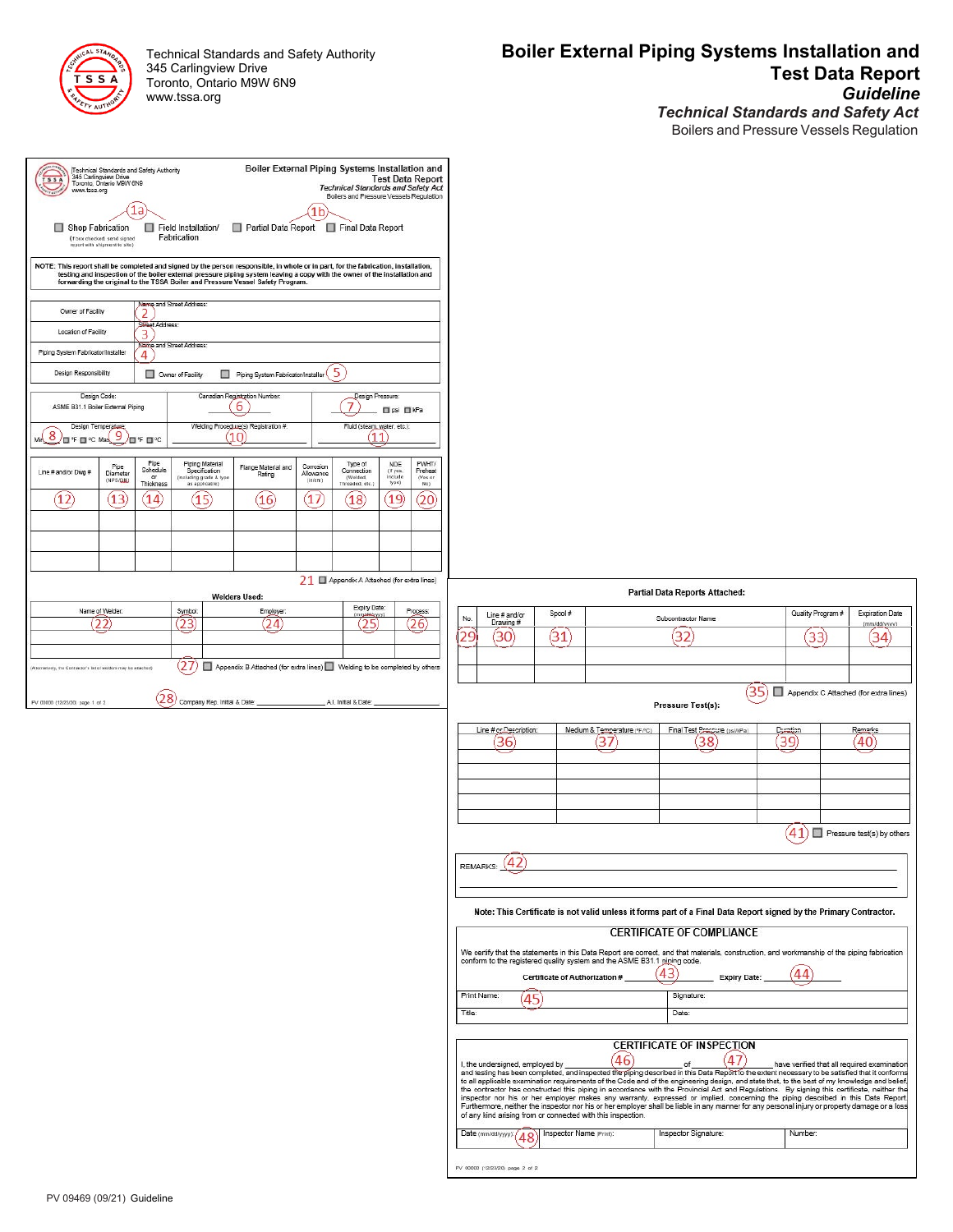

# **Guideline for completing the Boiler External Piping Systems Installation and Test Data Report**

ASME B31.1 states that Boiler External Piping shall be considered as piping that begins where the boiler proper terminates at (1) the first circumferential joint for welding end connections, or (2) the face of the first flange in bolted flanged connections, or (3) the first threaded joint in that type of connection, and that extends up to and including the valve or valves required by ASME B31.1 paragraph 122.1.

Limits of Boiler External Piping systems can be found in Section I, Figures PG-58.2-1 through PG-58.2-6.

| Item<br>#       | Description                                                                                                                                                            | Example                                                                                                                                                                                              |  |  |
|-----------------|------------------------------------------------------------------------------------------------------------------------------------------------------------------------|------------------------------------------------------------------------------------------------------------------------------------------------------------------------------------------------------|--|--|
| 1a              | Check if the piping system is fabricated in the shop or field.                                                                                                         |                                                                                                                                                                                                      |  |  |
| 1 <sub>b</sub>  | Check if this is a Partial Data Report or a Final Data Report.                                                                                                         | A signed partial data report is required<br>for all shop fabricated piping and shall<br>be shipped with and included with the<br>final data report of the piping system at<br>the installation site. |  |  |
| $\overline{c}$  | Provide the name and address of the facility owner.                                                                                                                    |                                                                                                                                                                                                      |  |  |
| 3               | Provide the facility address if different from Item 2.                                                                                                                 |                                                                                                                                                                                                      |  |  |
| 4               | Provide the name and address of the piping system fabricator/ installer<br>as listed on the Certificate of Authorization.                                              |                                                                                                                                                                                                      |  |  |
| 5               | Select whether the design responsibility is by the owner of the facility or<br>the piping system fabricator/installer.                                                 |                                                                                                                                                                                                      |  |  |
| 6               | Canadian Registration Number provided by TSSA, identified in the<br>registered documentation.                                                                          |                                                                                                                                                                                                      |  |  |
| $\overline{7}$  | Provide the Design Pressure as identified in the registered<br>documentation. Identify the unit of measurement.                                                        |                                                                                                                                                                                                      |  |  |
| 8               | Provide the Minimum Design Temperature as identified in the registered<br>documentation. Identify the unit of measurement.                                             |                                                                                                                                                                                                      |  |  |
| 9               | Provide the Maximum Design Temperature as identified in the registered<br>documentation. Identify the unit of measurement.                                             |                                                                                                                                                                                                      |  |  |
| 10              | Provide the Welding Procedure Registration Number identified on the<br>registered Procedure Qualification Record.                                                      | WP-T1234.5                                                                                                                                                                                           |  |  |
| 11              | Identify the fluid type contained in the piping.                                                                                                                       | Steam, Air, etc.                                                                                                                                                                                     |  |  |
| 12              | Line number as identified on the registered drawing, line list, drawing<br>number, or other means to identify line(s) being tested.                                    |                                                                                                                                                                                                      |  |  |
| 13              | Pipe diameter for the specific line number (create a new line for each<br>diameter used). Identify the unit of measurement.                                            | 2" OD; 1-3/8" OD, 60.3mm OD, etc.                                                                                                                                                                    |  |  |
| 14              | Pipe schedule/thickness for the specific line number.                                                                                                                  | Sch. 40,                                                                                                                                                                                             |  |  |
| 15              | Material specification of the piping used.                                                                                                                             | SA-106 Grade B                                                                                                                                                                                       |  |  |
| 16              | Material specification and rating of the flange material (if used).                                                                                                    | SA-105N; 150#                                                                                                                                                                                        |  |  |
| 17              | Corrosion allowance of the piping.                                                                                                                                     | $\overline{0}$                                                                                                                                                                                       |  |  |
| 18              | Type of connection for joining the pipe.                                                                                                                               | Welded, threaded, etc.                                                                                                                                                                               |  |  |
| 19              | Non-Destructive Examination completed on the line number. Include the<br>percentage of NDE completed. If none, state "N/A".                                            | RT - 5%, PT - 100%, Visual, etc.                                                                                                                                                                     |  |  |
| 20              | Post Weld Heat Treatment completed on the line number.                                                                                                                 | Yes or No                                                                                                                                                                                            |  |  |
| 21              | Select box if more lines are required and attach Appendix A.                                                                                                           |                                                                                                                                                                                                      |  |  |
| $\overline{22}$ | When connections are welded, list the name of the welder.                                                                                                              |                                                                                                                                                                                                      |  |  |
| 23              | Include the welder symbol to identify connections made by the<br>individual. This is found on the upper right hand side of the<br>Welder/Welding Operator Certificate. | This symbol is determined at the time<br>of the welder certification, typically<br>listed by the employer.                                                                                           |  |  |
| 24              | Employer of the welder.                                                                                                                                                |                                                                                                                                                                                                      |  |  |